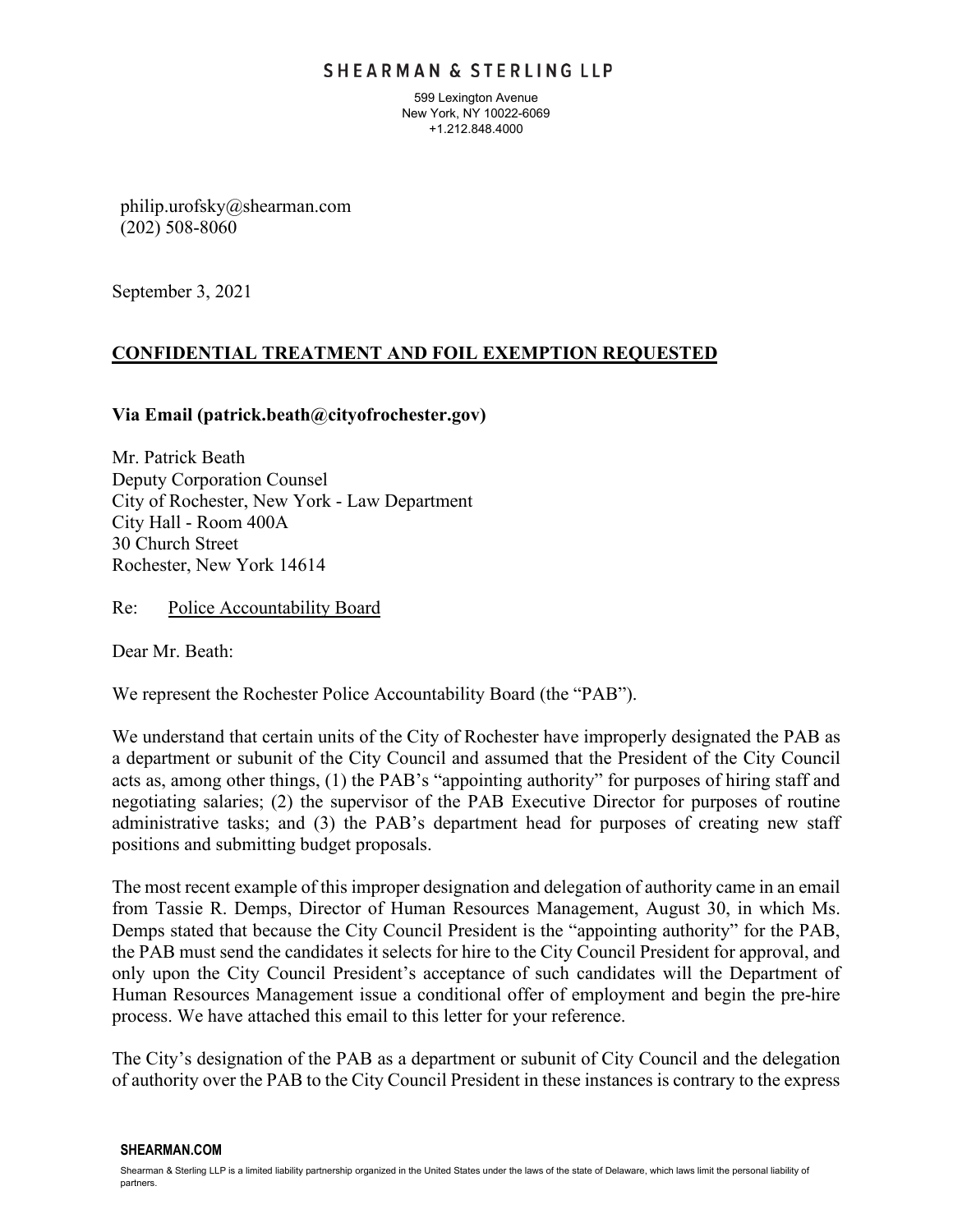terms of the City Charter and impedes the PAB's ability to carry out its mandate. On behalf of the PAB, we write to request that the City recognize the PAB's independence and autonomy from City Council and the PAB's Board, Chair or Executive Director as its "appointing authority" and act to ensure all its departments, including the Department of Human Resources Management, act in conformity therewith.

As a general matter, nothing in the Charter states or suggests that the PAB was intended to operate as a department or subunit of the City Council. Section 18-3 of the Charter states that the PAB is "an independent office of municipal government" and an "autonomous office of the City." Furthermore, the Charter does not grant the City Council any authority over the PAB's daily or administrative activities. The City Council's power with respect to the PAB under the Charter is limited to ([1](#page-1-0)) nominating and appointing members of the PAB, $1$  (2) confirming the PAB's choice of Executive Director,<sup>[2](#page-1-1)</sup> and (3) approving certain contracts entered into by the PAB and the PAB's proposed budget.<sup>[3](#page-1-2)</sup> Similarly, nothing in the Charter requires the PAB to report to the City Council. The Charter states that the Executive Director of the PAB will report to the PAB's Board, and it only requires that the PAB provide a copy of its annual report to the City Council and Office of the Mayor. [4](#page-1-3)

The Charter designates the PAB's Board—not the President of the City Council—as the "appointing authority" for the PAB's Executive Director and its staff. Section 18-2 of the Charter defines the Executive Director as the "highest ranking staff hired by the Police Accountability Board, with ultimate responsibility for making managerial decisions." Section 18-6(C) of the Charter states that the PAB Executive Director, once confirmed, "report[s] to" and "serve[s] at the discretion of the Board" and is "responsible . . . for the daily administrative work of the Board", including the "hiring and supervising" of PAB staff. The PAB recognizes that it must adhere to the policies of the City's Human Resources Department and other applicable City laws when hiring staff. However, nothing supports the designation of the President of the City Council as the "appointing authority" for the PAB and no City law or rule requires the PAB to receive approval from the City Council or its President when hiring or supervising PAB staff.

Similarly, the President of the City Council is not the Executive Director's "supervisor" or "bureau head." Section 18-6(C)(1) of the Charter states that the Executive Director serves "at the discretion of the Board." The Executive Director reports to the PAB's Board**,** not to the City Council. The City Council President is also not the **"**department head" of the PAB. As an initial matter, the City Council is not an Administrative Department under the Charter. However, even if City Council were an Administrative Department, as discussed above, the PAB is not a unit of, nor does it report to, the City Council.

<span id="page-1-0"></span><sup>&</sup>lt;sup>1</sup> Section 18-4 of the Charter.

<span id="page-1-1"></span><sup>2</sup> Section 18-6 of the Charter.

<span id="page-1-2"></span><sup>3</sup> Sections 18-10 and 18-13 of the Charter.

<span id="page-1-3"></span><sup>4</sup> Section 18-11(D) of the Charter.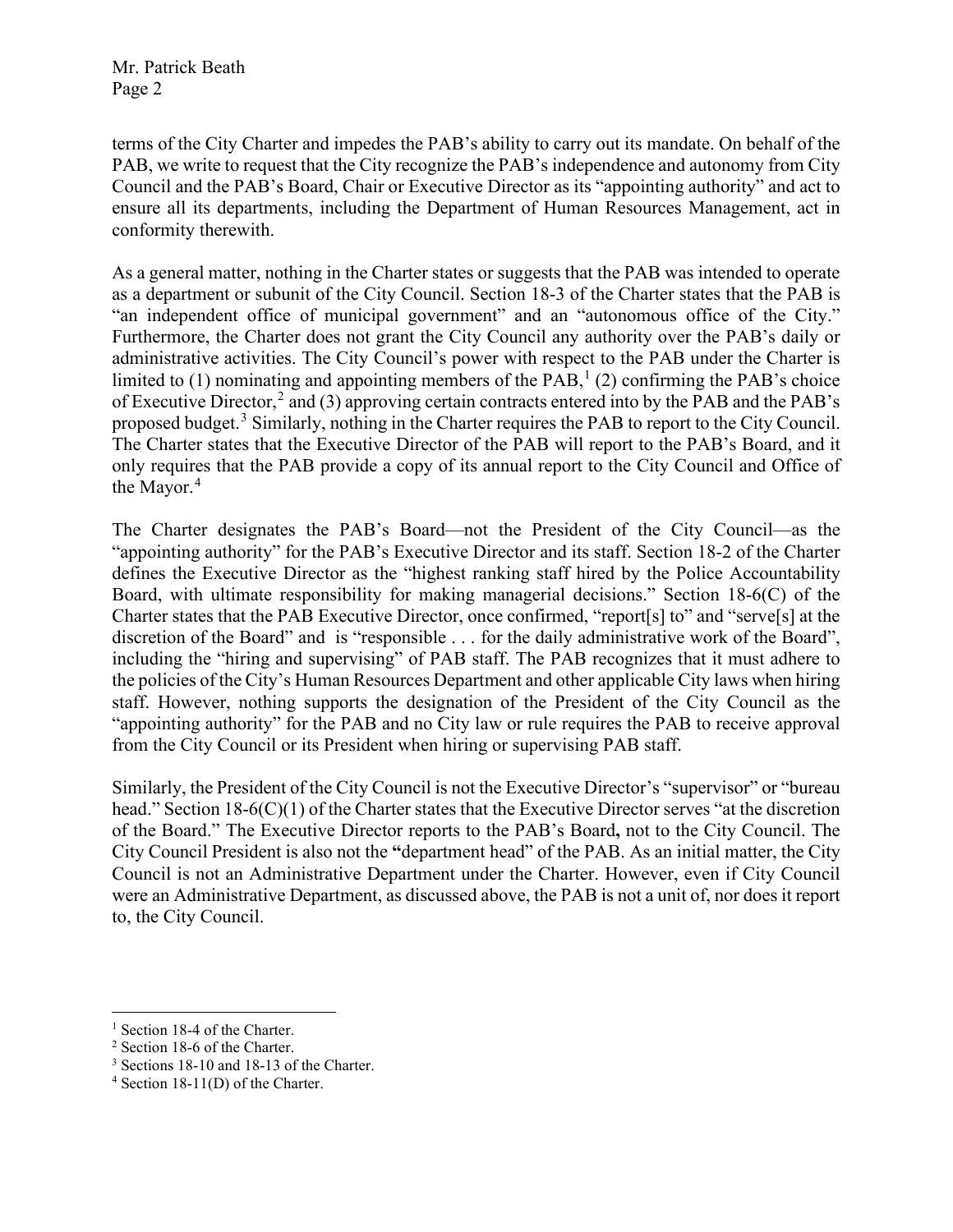Mr. Patrick Beath Page 3

The PAB has been charged with "ensur[ing] public accountability and transparency over the powers exercised by sworn officers of the Rochester Police Department."[5](#page-2-0) In addition to impeding the PAB's ability to perform routine tasks necessary to its ability to function, the City's improper designation of the PAB as a department or subunit of City Council and the City Council President as the PAB's "appointing authority" will have a negative impact on the public's perception of the independence of the PAB's investigations and recommendations. It is critical to the PAB's ability to carry out its mandate that it is—and be treated as—an independent and autonomous city agency.

On behalf of our client, we write to request that the City and its departments, including the Department of Human Resources Management, recognize the PAB's independence and autonomy from City Council and the PAB's Board, Chair or Executive Director as its "appointing authority" with the power to direct matters relating to its daily and administrative functions, including, but not limited to, the hiring and supervision of staff. We are happy to partner in whatever way necessary to ensure all such improper designations are corrected quickly. We look forward to your prompt response.

Very truly yours,

Philip Urofsky

Philip Urofsky

CC: Shani Mitchell, Municipal Attorney, City of Rochester, NY (via email: shani.mitchell@cityofrochester.gov) Loretta C. Scott, President, Rochester City Council (via email: loretta.scott@cityofrochester.gov)

<span id="page-2-0"></span><sup>5</sup> Section 18-1 of the Charter.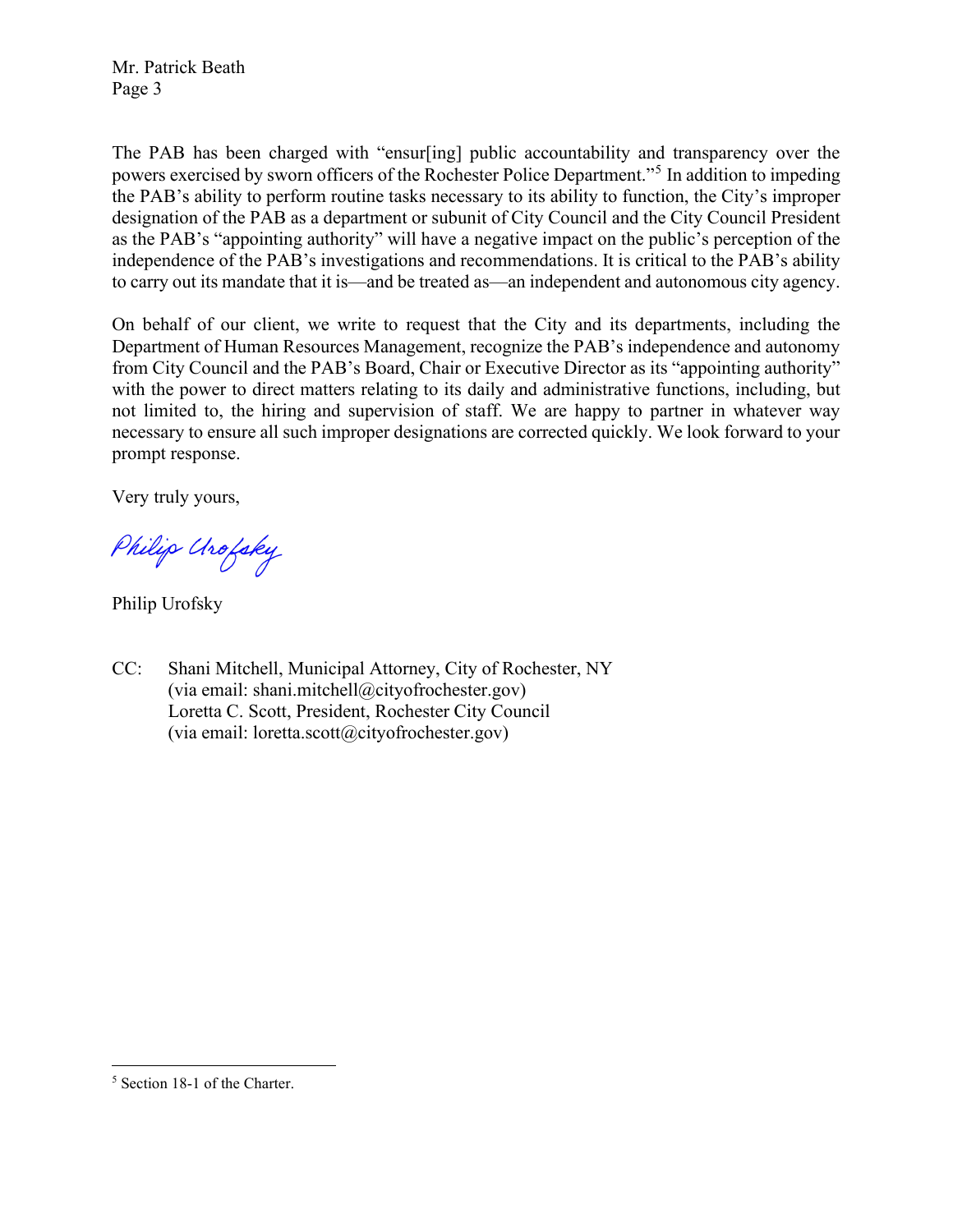Conor,

Please see the below process for moving forward with the advertising and filing of the PAB positions that were approved at the Civil Service Commission Meeting on August  $26<sup>th</sup>$ :

### *PAB Positions Classified*

 $\checkmark$  For the positions that were classified by the Civil Service Commission at their meeting on 8/26/21, the PAB can move forward with sending requests to DHRM to begin advertising for the individual positions. Upon receipt of those request, DHRM will move forward with advertising the positions on the City's website.

## *Process for Advertising & Applying PAB Positions*

- $\checkmark$  All positions will be advertised on the City's website for (10) ten business days. During this advertisement period, online applications will be accepted on the City's website and paper applications will be accepted in the main HR Office at City Hall, Room 103A.
- $\checkmark$  Upon the close of the advertising period, DHRM will review the applications received by the application deadline to determine which applicants meet the minimum qualifications for the position that was advertised. Only the applications of the individuals who were deemed to have met the minimum qualifications on the advertisement will be sent to the PAB for review and to determine which qualified applicants they would like to proceed with interviewing.
- $\checkmark$  Please note that **only** applications received by DHRM during the advertising period and then sent to the PAB from DHRM are permitted to be considered for the positions.
- $\checkmark$  Upon the selection of a candidate, the PAB will be required to send their nomination to City Council President Loretta Scott, who serves as the Appointing Authority for the City Council & Clerk's Office. Upon the acceptance of each nomination by Council President Scott, DHRM will move forward with issuing conditional offers of employment and to commence the individuals pre-hire process (i.e. background check, drug test, pre-employment paperwork, etc.).
- $\checkmark$  Once each chosen candidate has successfully completed all of their pre-hire requirements, DHRM will notify the PAB at which time a start date can be solidified.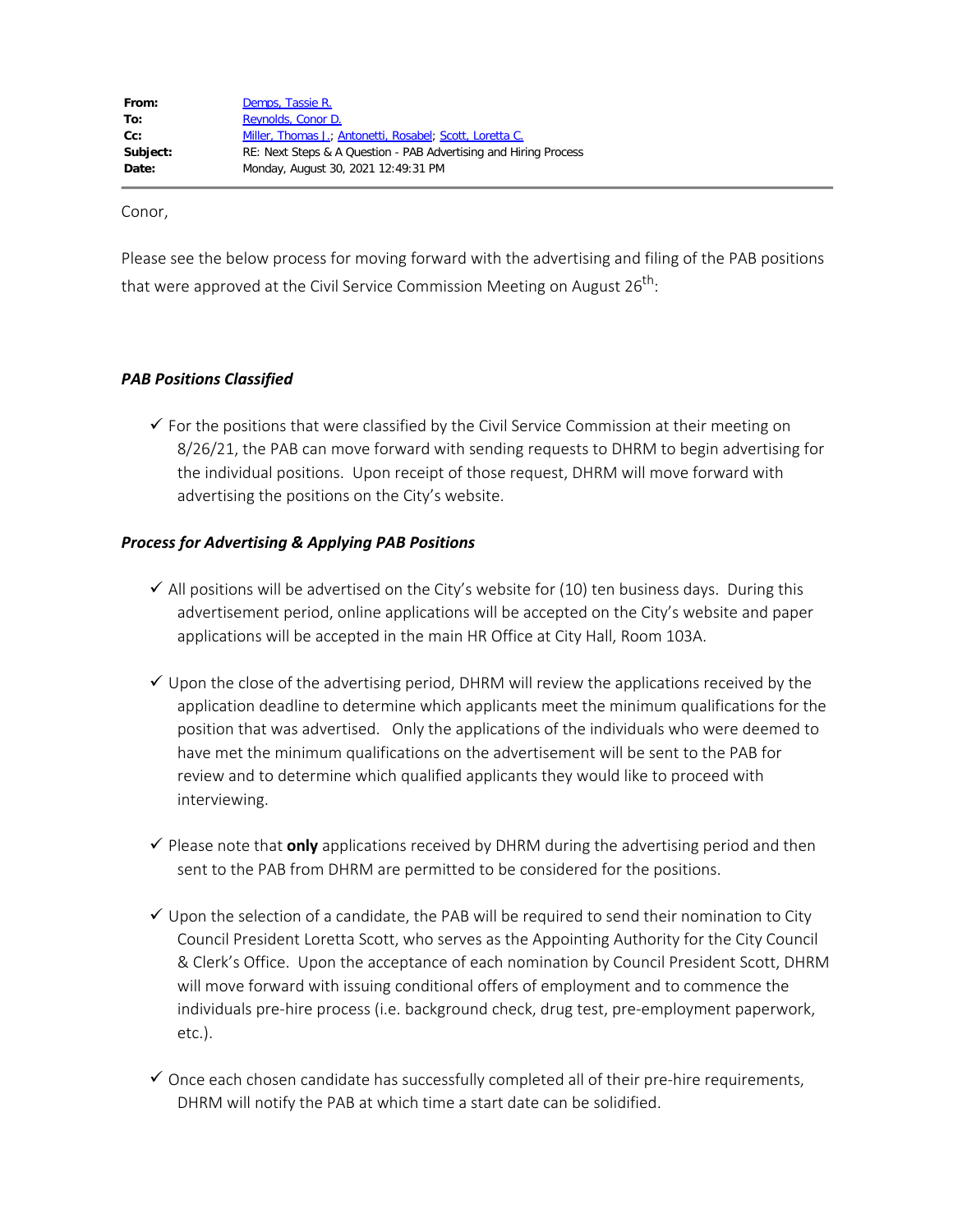# *Additional PAB Positions for Review and Consideration at the September 23rd Civil Service Commission Meeting*

 $\checkmark$  Requests for all additional PAB positions desired to be created at this time must be submitted to DHRM no later than Wednesday, September 9<sup>th</sup> for review / approval.

We can discuss the above further at out meeting this week on Thursday (9/2).

*Tassie*

*Tassie Demps, EMBA,PHR* **HUB** *Director of Human Resource Management City of Rochester City Hall - Room 103-A 30 Church Street Rochester, NY 14614 585-428-6185 dempst@CityofRochester.gov*

*-- Confidentiality Notice -- This email message, including all the attachments, is for the sole use of the intended recipient(s) and contains confidential information. Unauthorized use or disclosure is prohibited. If you are not the intended recipient, you may not use, disclose, copy or disseminate this information. If you are not the intended recipient, please contact the sender immediately by reply email and destroy all copies of the original message, including attachments.*

**From:** Reynolds, Conor D. <Conor.Reynolds@CityofRochester.Gov> **Sent:** Friday, August 27, 2021 4:54 PM **To:** Demps, Tassie R. <Tassie.Demps@CityofRochester.Gov> **Cc:** Miller, Thomas J. <Thomas.Miller@CityofRochester.Gov>; Antonetti, Rosabel <Rosabel.Antonetti@CityofRochester.Gov> **Subject:** Next Steps & A Question

Tassie & Tom,

Thanks again for all your help getting the new positions approved of by the Civil Service Commission. For this first wave of positions we just got approved – is there a date for when the actual postings will go out and get posted on the City's jobs portal? Is there any additional information you need from PAB on that front, like how long we're looking to hold the jobs open for? (The answer to that is "review on a rolling basis," if that's an option – if not, we can set a preliminary close date!).

Have a great weekend!